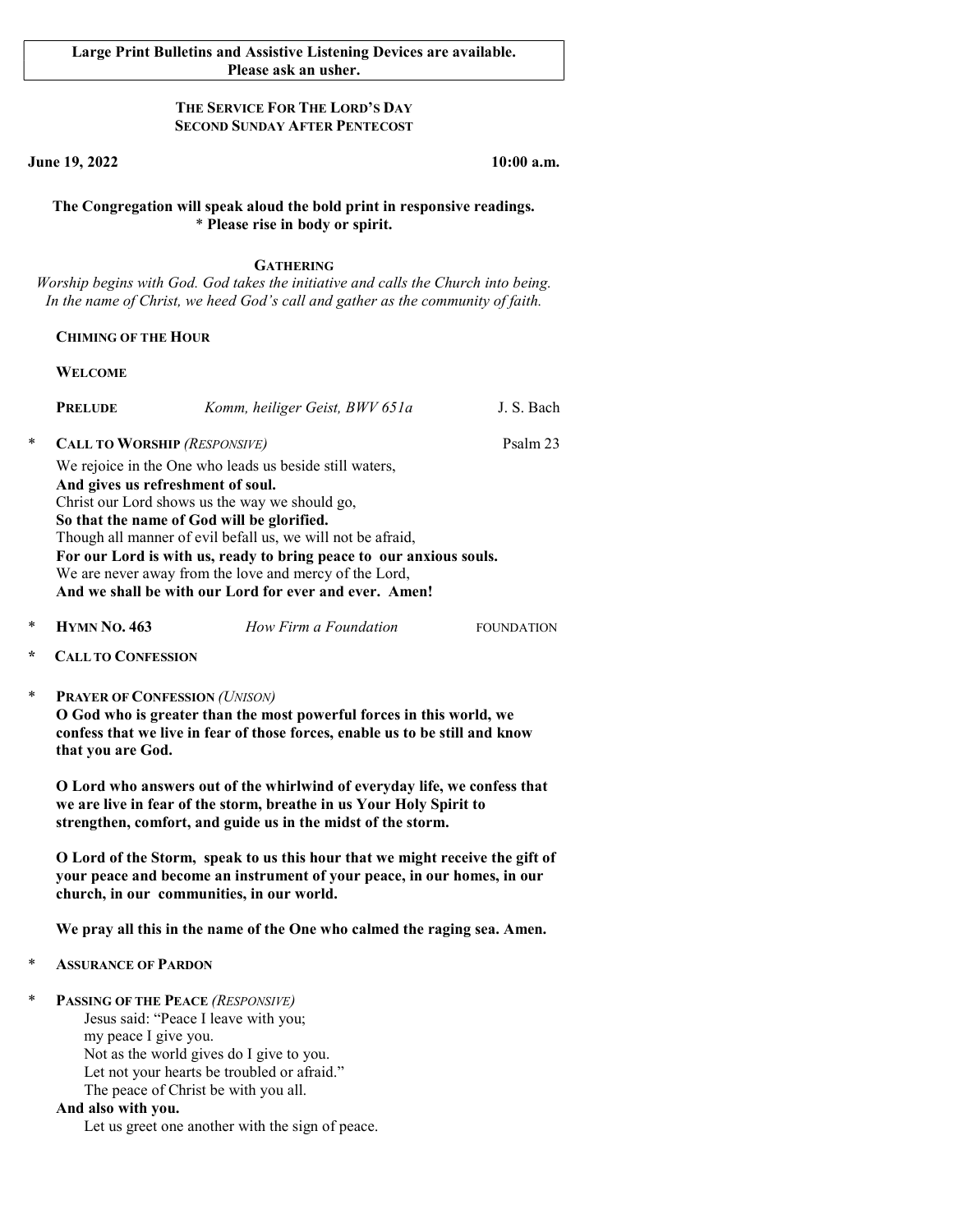#### PROCLAIMING GOD'S WORD

Gathered in God's name, we now open ourselves to God's life-giving Word.

## A TIME WITH THE CHILDREN

|   | <b>OLD TESTAMENT LESSON</b> |  | 1 KINGS 19:11-13                                                                                     | OT, P.326        |
|---|-----------------------------|--|------------------------------------------------------------------------------------------------------|------------------|
|   | <b>ANTHEM</b>               |  | Lord, Make Me an Instrument of Thy Peace<br>SPC Adult Choir                                          | A. Pote          |
|   | <b>GOSPEL LESSON</b>        |  | $MARK 4:35-41$                                                                                       | NT, P.39         |
|   | <b>SERMON</b>               |  | Lessons from the Lake: In the Boat with Jesus                                                        | Jody Welker      |
| * | <b>HYMN NO. 184</b>         |  | Calm to the Waves<br>First time: Choir only<br>Second time: Congregation<br>Third time: Congregation | <b>CALM SEAS</b> |

Calm to the waves. Calm to the wind. Jesus whispers, "Peace, be still." Balm to our hearts. Fears at an end. In stillness, hear his voice.

 PRAYERS OF THE PEOPLE AND THE LORD'S PRAYER Our Father who art in heaven, hallowed be Thy name. Thy kingdom come, Thy will be done, on earth as it is in heaven. Give us this day our daily bread; and forgive us our debts, as we forgive our debtors; and lead us not into temptation, but deliver us from evil. For Thine is the kingdom and the power and the glory, forever. Amen.

## RESPONDING TO GOD'S WORD The proclamation of God's Word invites responses of faith.

### OFFERING OF OUR GIFTS

|   | <b>OFFERTORY</b> | Set Me as a Seal Upon Thy Heart<br>SPC Chamber Choir | R. Clausen    |
|---|------------------|------------------------------------------------------|---------------|
| ∗ | <b>DOXOLOGY</b>  |                                                      | OLD HUNDREDTH |

- Praise God from whom all blessings flow; Praise Christ, all people here below; Praise Holy Spirit evermore; Praise Triune God, whom we adore. Amen.
- \* PRAYER OF DEDICATION

**SENDING** The God who calls us together in worship now sends us out in service.

- **INVITATION TO DISCIPLESHIP**
- HYMN NO. 821 My Life Flows On HOW CAN I KEEP FROM SINGING
- **BENEDICTION**

| <b>CHORAL BENEDICTION</b> | The Lord Bless You and Keep You | John Rutter |
|---------------------------|---------------------------------|-------------|
| <b>POSTLUDE</b>           | Grand Chœur Dialogué            | E. Gigout   |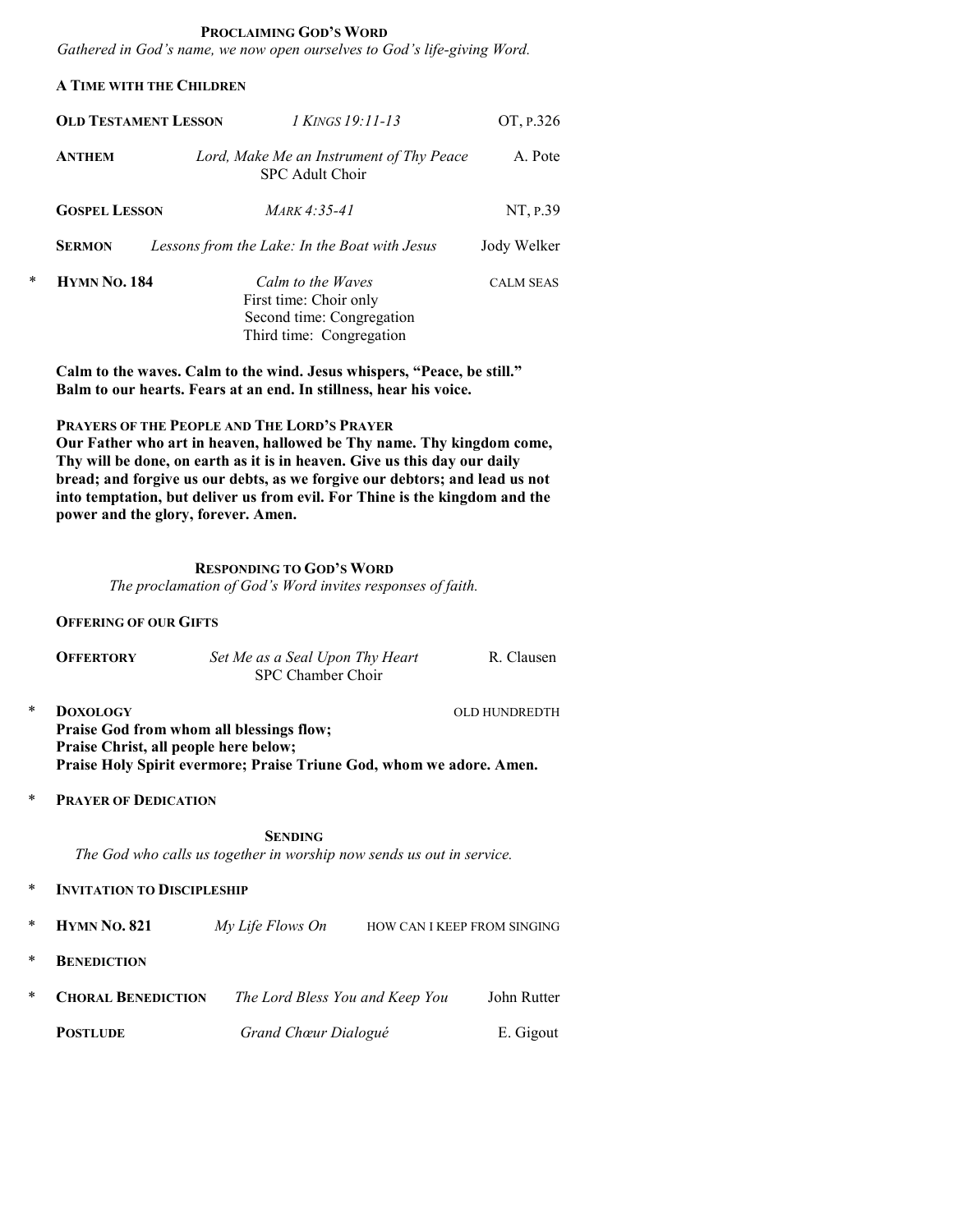TODAY'S WORSHIP LEADERS The Reverend Jody Welker The Reverend Alisa Secrest Grant Wright, Interim Director of Children's Ministry Bevan Keating, Director of Music and the Arts Adam Savacool, Organist Clint Brockway, Interpreter Elder of the Day: Carol Young Ushers: Leon Lants, Bob and Diane Skinner, Jean Kohler, Tom Hicks, Don and Libby McDaniel and Chris McDaniel

> For a full listing of prayer concerns, please call the Care and Concern line at (501) 227-6117.

# STATEMENT OF WELCOME AND INCLUSIVENESS

As one part of the church of Jesus Christ, we are inspired and guided by Christ's vision of God's realm—one that includes all who seek to love God and neighbor.

Second Presbyterian Church welcomes all people.

As a congregation of the Presbyterian Church (U.S.A.), we invite those who respond in trust and obedience to God's grace in Jesus Christ to become part of the membership and ministry of the church.

We would be pleased to have you join us in our journey of faith, regardless of age, race, gender, sexual orientation, gender identity, economic or family status, ethnic background, mental or physical abilities.

DID YOU MISS ONE OF THE SERMONS? If so, you can watch past worship services on the church website at secondpreslr.org. To receive a copy of a sermon either by email or regular mail, contact Karin Howze, karinhowze@secondpreslr.org or (501) 227-0000. Printed copies are available in the Narthex and the church office.

SUPPORT THE MINISTRIES OF SECOND PRESBYTERIAN CHURCH: Your generosity is a meaningful expression of your faith in God and your commitment to Christ's work in the world. Contributions can be made to the 2022 Annual Budget, Second Vision Capital Campaign, Memorial Gifts and the Birthday Fund. You may support the ministries of our church by placing your offering in the offering plate as you exit the Sanctuary, through online giving at secondpreslr.org/giving or mailing a check to the church office, 600 Pleasant Valley Drive, Little Rock, Arkansas 72227.

PRAY FOR OUR GLOBAL MISSION PARTNERS: For several years, our congregation has supported the ministry of PC(USA) mission co-worker Dori Hjalmarson in Honduras. Dori accompanies, coordinates and coaches lay and pastoral leaders of the Presbyterian Church of Honduras as they develop educational opportunities for their members and communities. For more information about getting involved in our Presbytery's International Partnership with the Presbyterian Church in Honduras, contact Lindy Vogado (lindyvogado@secondpreslr.org).

LET'S TALK! WE NEED TO HEAR FROM YOU: In July, the Mission Study Task Force will invite you to share your thoughts about the life, hopes and dreams for Second Presbyterian Church. This is part of a Mission Study that will help the Pastoral Nominating Committee (PNC) as they complete the Ministry Information Form. It is also an opportunity to stop and reflect about life at this church. You will have three opportunities to participate: through a survey and by coming to one of two Congregational Conversations: July 10 following the 10:00 a.m. service (lunch) and on July 20 at 7:00 p.m. with dessert. Stay tuned for more information and about how to register for these events.

PRAYER GARDEN SERVICE BACKUP PLAN: When it rains or the temperature is estimated to be 85 degrees or above, the 8:30 a.m. service will move to Second Hall.

TIME AWAY: Alisa Secrest will be away on vacation from June 20, returning July 5. For pastoral care emergencies, please notify the office at (501) 227-0000.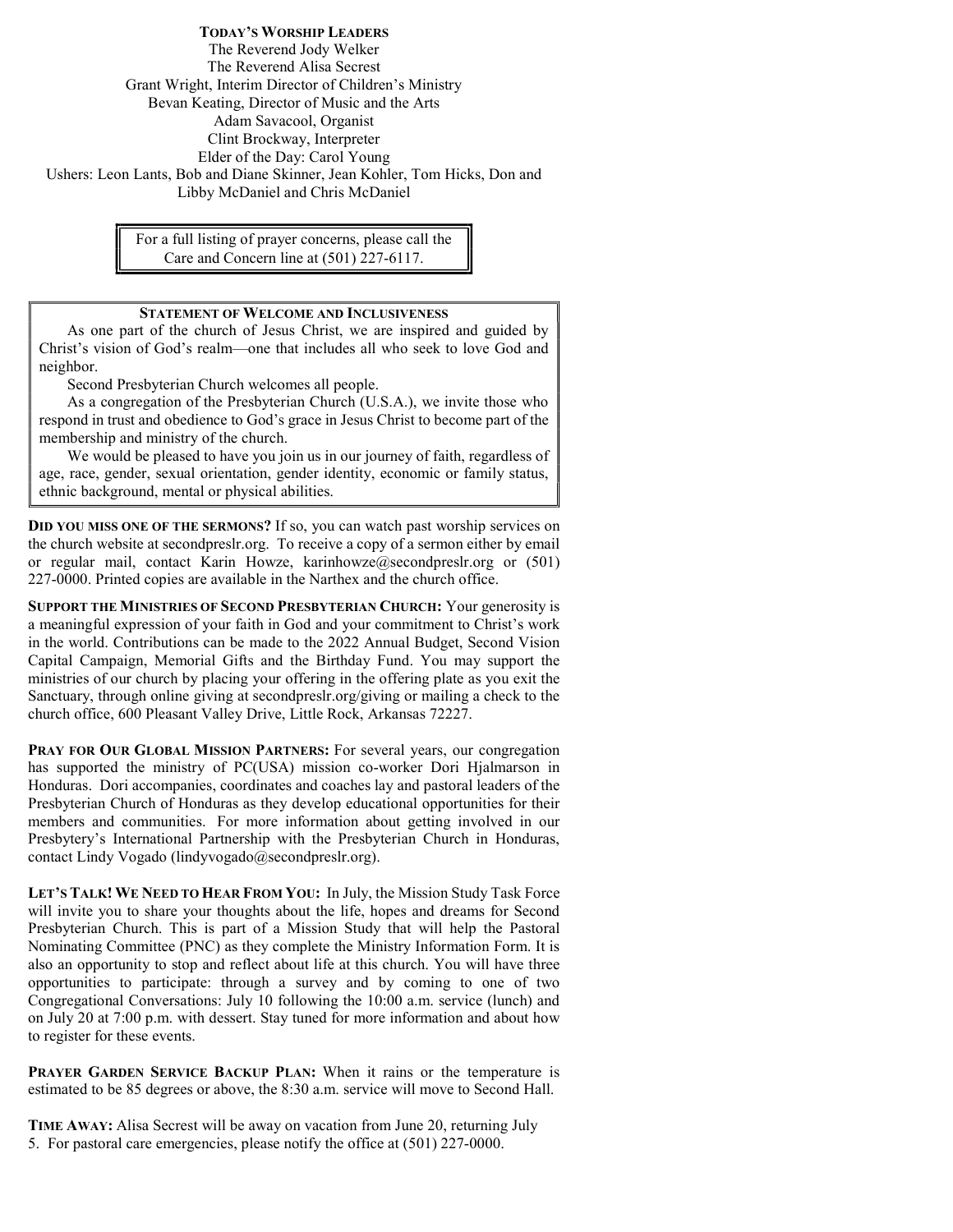CARDS FOR THOSE IN HARM'S WAY: In the Narthex today, there are cards designed by our card ministry for our military men and women. We will mail the cards in the coming week in hopes they are received by July 4. Those we have on our prayer list are: Andrew Delo, Taylor Douglas, Jackson Hudkins, Greer Johnson, Jonathan Johnson, Daniel Jones, Jonathan Miller, Kyler Rought, Jesse Smith, John Matthew Solomon, and John C. Wade.

A WARM WELCOME to Maggie Kirchner who will be the Summer Youth Coordinator here at SPC. Maggie teaches seventh and eighth grade English at eStem Downtown Junior High School. She's been teaching for nine years and has also spent several summers as a camp counselor. She is delighted to help youth have a wonderful summer and to stay connected with church friends. Welcome, Maggie!

WORSHIP AND MUSIC CONFERENCE: Mary Ibis (Associate Director of Music and the Arts) and a group of six children, four middle schoolers and two high schoolers, as well as five additional adults are to traveling to Montreat, NC for the Presbyterian Association of Musicians Conference on Worship and Music. The group left on June 18 and will return on June 25. MARY IBIS is out of the office until Sunday, July 3.

CHEESES WITH JESUS will continue their Tour of Margaritas on June 22 at Casa Manana (6820 Cantrell Road, LR). We plan to meet at 6:30 p.m. New faces at the table always welcome! We are a pairs and spares group of adults, between 'young adult' and retiree. We normally meet on the second and fourth Wednesday evening of each month. Contact Catherine Allsbury at catherineallsbury@secondpreslr.org for more details.

FWYC (FAMILIES WITH YOUNG CHILDREN) SUNDAY DINNERS: We realize over the past 2 years it has been hard to keep connected with our young families at church. The McCormacks have offered to host families with babies through elementary school aged children at "Sunday Dinner"  $4:00 - 6:00$ p.m. One week/month will be at the church in the Great Hall/Playground. Attend when you can/want to, or even every week. Main dish provided- bring a side dish or dessert to share. The McCormacks' address is 2 Northwest Ct. Little Rock, AR 72212. There will be no dinner today, June 19. The next dinner will be on Sunday, June 26, at church. July: 3 (SKIP), 10 (McCormacks), 17 (Church), 24 (McCormacks) August: 7 (Church), 14 (McCormacks), 21 (SKIP), 28 (McCormacks) Contact Dania Edwards with questions at daniaedwards@secondpreslr.org.

MOMS NIGHT OUT AND POP-UP PLAYDATE: Thursday, June 23, 6:00-8:30 p.m. Moms can join us from 6:00-8:30 p.m. at Bar Louie (11525 Cantrell Rd, Little Rock, AR.) It will be Dania's last MNO so come say goodbye! Drop kids 5 years and older off at the church beforehand for a Pop-Up Playdate with Mr. Grant. Pizza provided for the kids! Pop-Up is available to kids even if Mom is not attending MNO. Please RSVP to Dania at daniaedwards@secondpreslr.org. DADS NIGHT OUT: Dads! Get together monthly to catch up with each other and solve the world's problems. To be added to the list for current plans, contact Grant Wright at grantwright@secondpreslr.org.

YOUNG ADULTS GROUP: Young Adults (18-35ish) are invited to join us at our regular fellowship events. We can be found every Sunday after the 11:00 a.m. worship service for lunch and discussion. We also meet offsite every other Tuesday at 7:00 p.m. for trivia and fellowship. We will have an ICE CREAM PARTY on Saturday, June 25, at 5:00 p.m. Bring a friend--both the two and four legged variety are welcome! For more information, or to order a particular Loblolly flavor, please email grantwright@secondpreslr.org.

USHER/GREETER VOLUNTEERS ALWAYS APPRECIATED: Those who serve as ushers and greeters for our worship service are providing a ministry of hospitality for members and visitors to our church. Along with providing an important leadership role for worship, those who serve as ushers and greeters are also afforded a wonderful opportunity to meet and work alongside other members of the congregation. You may contact the following deacons who serve as usher captains to volunteer as ushers or greeters.

> JUNE WORSHIP USHER CAPTAIN Chris McDaniel chrisbmcdaniel@sbcglobal.net